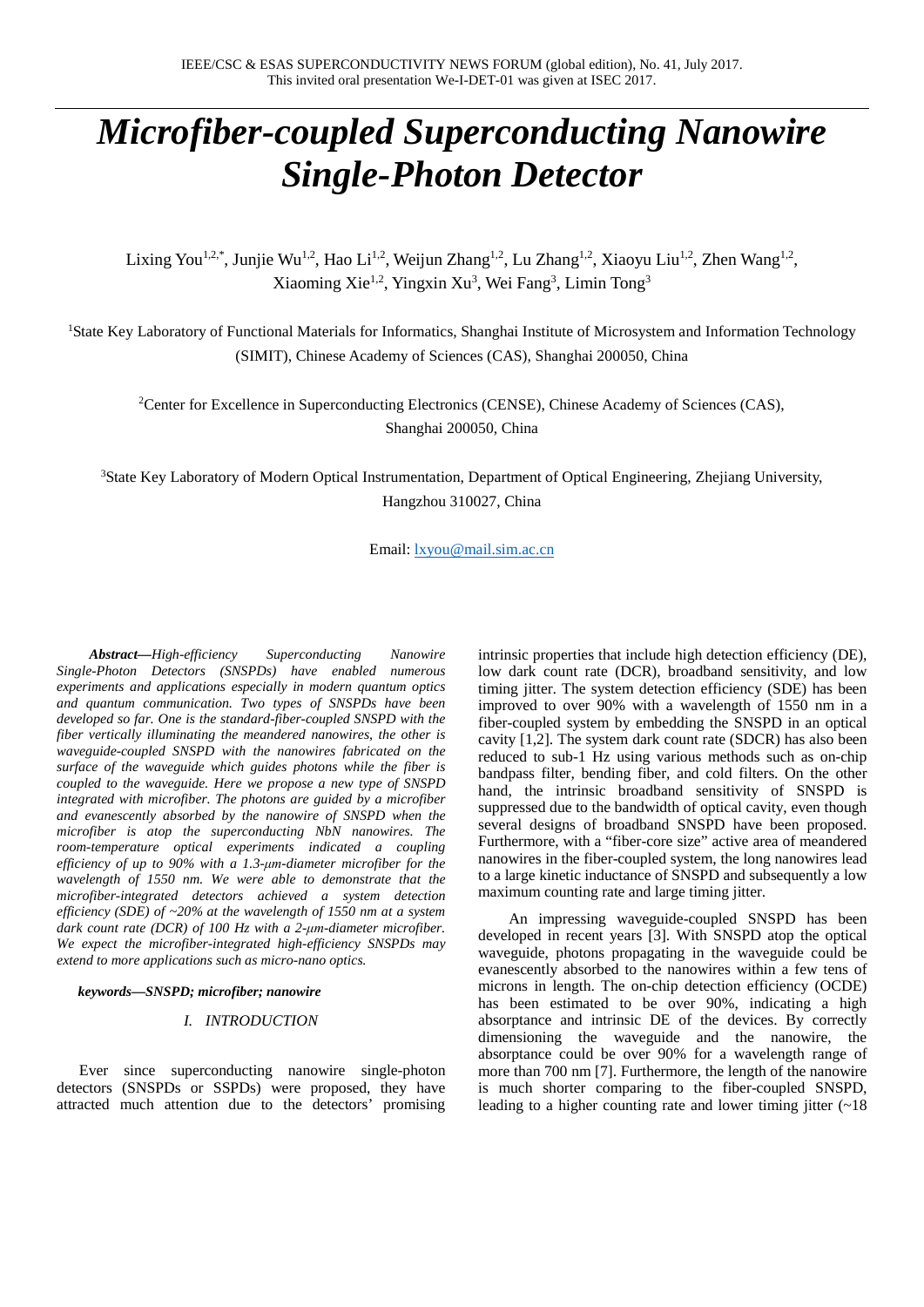ps). However, the unsatisfactory coupling loss between optical fiber and waveguide lowers the SDE of the waveguide-coupled system  $(-10\%)$ , which limits the application of the waveguide-coupled SNSPD to quantum photonics integrated circuits (QPIC).

In 2003, Tong first demonstrated low-loss optical waveguiding in microfibers and nanofibers (MNFs) with diameters far below the wavelength of the guided light [4], which attracts much research interests in MNFs. MNFs show excellent properties such as strong evanescent fields, tight optical confinement, and small mass or weight, which are appealing for applications such as optical sensing and coupling. Here we report the fabrication and characterization of a new type of SNSPD coupled with microfiber, which has been proposed by our group recently [5]. The simulation results give a minimal total nanowire length of about 300 μm at an absorption rate of 90%. The microfiber-coupled SNSPD might obtain the superior performance of waveguide-coupled system while still has a high coupling efficiency from standard fiber to the microfiber. we fabricated a microfiber atop the SNSPD with a low-refractive-index adhesive cladding, and characterized the absorptance of the nanowire and the overall system detection efficiency. The room-temperature optical experiments indicated an absorptance rate of up to 90% with a 1.3-μm-diameter microfiber for the wavelength of 1550 nm. We were able to demonstrate that the microfiber-coupled detectors achieved a maximal SDE over 20% at the wavelength of 1550 nm with a 2-μm-diameter microfiber.

## *II. METHOD*

We fabricated SNSPDs on 6.5-nm-thick NbN films deposited on MgF2 (001) single crystal substrates (the detailed fabrication process is reported in ref [6]). The low-refractive-index MgF2 was used as substrate to guarantee light transmission in the microfiber. The films were patterned into meandered nanowires with a linewidth and pitch of both 100 nm using electron beam lithography and reactive ion etching. The active area of the nanowires was designed to be 3 lines×100 μm, 3 lines×250 μm, 11 lines×20 μm, and 11 lines×50 μm, to verify the simulation results for microfiber–nanowire absorptance. The contact pad was carefully designed not only to meet the requirements for microfiber coupling, but also to reduce the electrostatic charge on the non-conductive MgF2 substrate (further details of the contact pad design are reported in the Supporting Information). We fabricated a 1.3-um-diameter microfiber from the standard optical fiber using the flame-heated taper drawing method. With a cladding of low-refractive-index adhesive, we fabricated fixed the 1.3-μm-diameter microfiber atop the SNSPD, as shown in Fig. 1.



Fig. 1. *(a) Schematic diagram of the microfiber-integrated SNSPD . (b) Cross section of the structure. Inset indicates the interface between microfiber and NbN nanowires.*

## *III. RESULT*

We measured the SDE and DCR of our devices as a function of normalized bias current  $(I_b/I_{sw}$ ,  $I_{sw}$  is the current for SNSPD to switch from superconducting state to normal state) at a wavelength of 1550 nm, the result is shown in Fig. 2. The SDE of the device 2# reaches 18.2% at 100Hz DCR. The low-temperature optical loss and the coupling loss between microfiber and nanowire both may make SDE lower than expected. In addition, due to the fabrication process imperfections, the curve at 1550 nm wavelength is not saturated, which also leads to a lower SDE.



Fig. 2. *SDE (a) and SDCR (b) as functions of the normalized bias current (Ib/Isw) for two microfiber-coupled SNSPD*

The low SDE can be explained by the following reasons: (1) the ηint of the SNSPD hasn't saturated to 100% because of the fabrication process imperfections; (2) the large optical loss at 2.2 K due to the difference between the refractive indices of the substrate and the adhesive; (3) the larger fiber diameter and low-temperature refractive indices difference both lead to a smaller microfiber–nanowire absorptance. We expect the high-efficiency microfiber-coupled SNSPDs may extend to more applications such as micro–nano optics.

#### *ACKNOWLEDGEMENT*

This work is supported by the National Natural Science Foundation of China (61671438); Strategic Priority Research Program (B) of the Chinese Academy of Sciences (04010200), the Science and Technology Commission of Shanghai Municipality (16JC1400402).